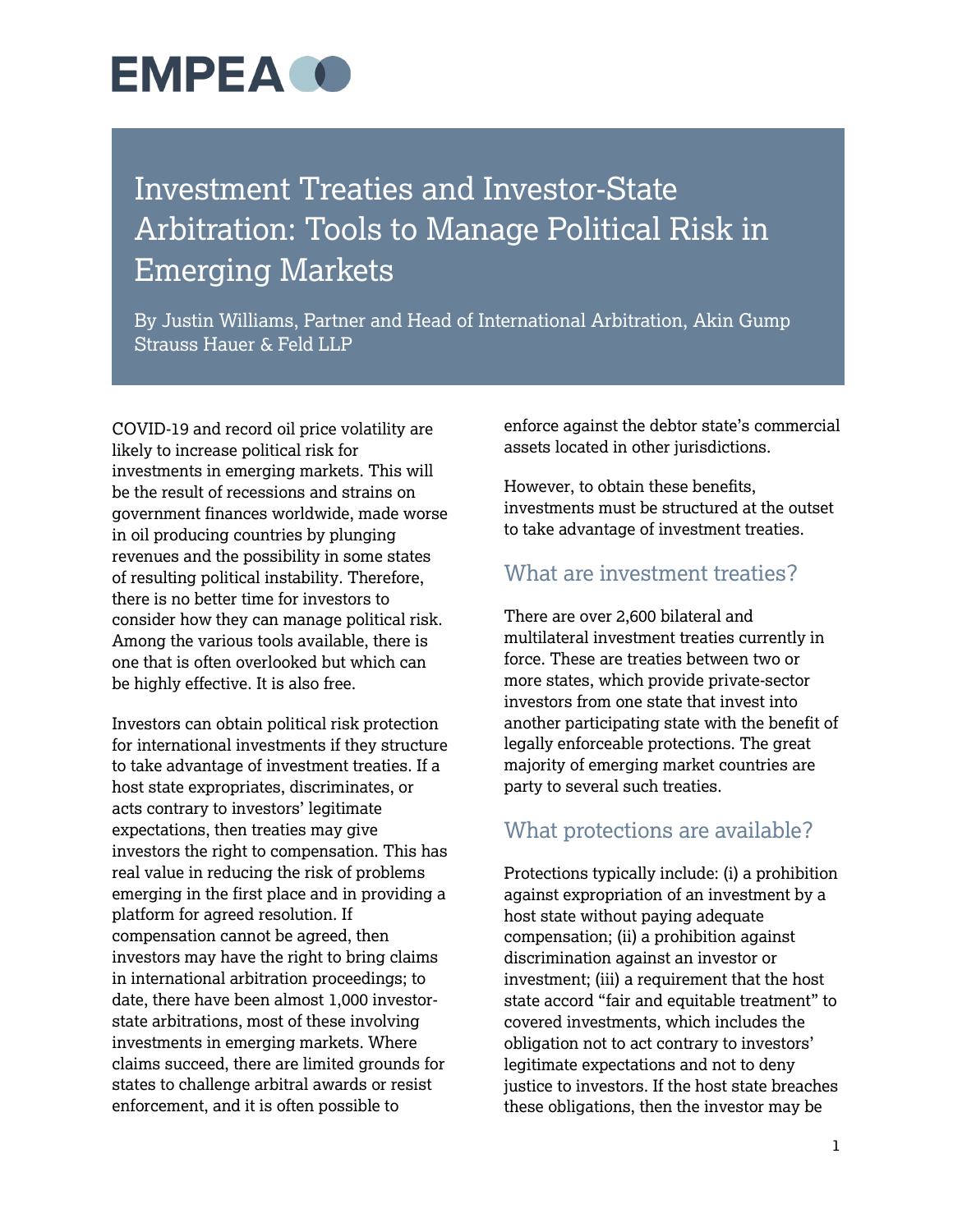## **EMPEA O**

able to bring an international arbitration claim before a neutral tribunal to recover the losses it has suffered as a result. Often, merely the threat of such a claim may enable the investor to seek a negotiated resolution.

Investors in all sectors are able to benefit from the protections of these treaties. Although the many investor-state arbitrations have related to natural resources or other tangible assets, recent tribunal decisions have made clear that investors in financial services, intellectual property, and other intangible assets are also protected.

#### Protection against changes in government policy

Recent decisions have extended the "fair and equitable treatment" standard to provide a degree of protection against changes in government policy.

Many of the sectors in which private equity investors may consider investing or have already invested are subject to changes in the political and regulatory environment, which can increase the riskiness of the investment. Although countries are naturally permitted to change their laws and policies, in recent cases tribunals have been increasingly willing to find that investors had legitimate expectations that certain regulatory environments would persist, particularly if policies and laws were designed to incentivize investments, and then were changed.

In recent years, investors have seen this play out in the renewables sector, where regulatory changes in several jurisdictions have given rise to numerous claims. The obvious example is Spain, in relation to the policies it introduced in 2007 in order to stimulate investment in the renewables sector. These policies provided that energy produced by registered generators

commissioned by 1 January 2012 could be sold to the network for a regulated feed-in tariff (FIT) for the lifetime of the installation. However, a series of new measures enacted between 2012 and 2014 changed the earlier regime, setting a lower FIT for all generators, including those covered by the 2007 legislation. Some investors alleged that the new regime reduced their FIT by around 70%.

Over 50 investor-state claims against Spain have been initiated in relation to these reforms. Of these, fifteen have so far resulted in awards in favor of the investor, while only three have been decided in favor of the state. The awards against Spain have been significant, totaling at least EUR900m. In addition, the pending claims against Spain total approximately USD7.3b.

Several private equity investors are among the claimants in the Spanish solar cases – for example, UK private equity firm Eisner Infrastructure Limited obtained an award in 2017 for EUR128m, and a subsidiary of UKbased Infrared Capital claimed approximated EUR75.7m in damages and obtained an award against Spain in August 2019. US private equity firm First Reserve obtained an award in May 2019 against Spain of EUR41.8m.

The numerous claims and awards against Spain appear to have incentivized the country to change the law – in November 2019, the Spanish Council of Ministers approved a Royal Decree which would restore the FIT to the rate that investors had previously expected until 2031. Those investors who had initiated claims against Spain would only be able to benefit from this if they withdrew their claims by September 30, 2020. It remains to be seen how effective this legislation has been and how many investors decided to drop their claims, but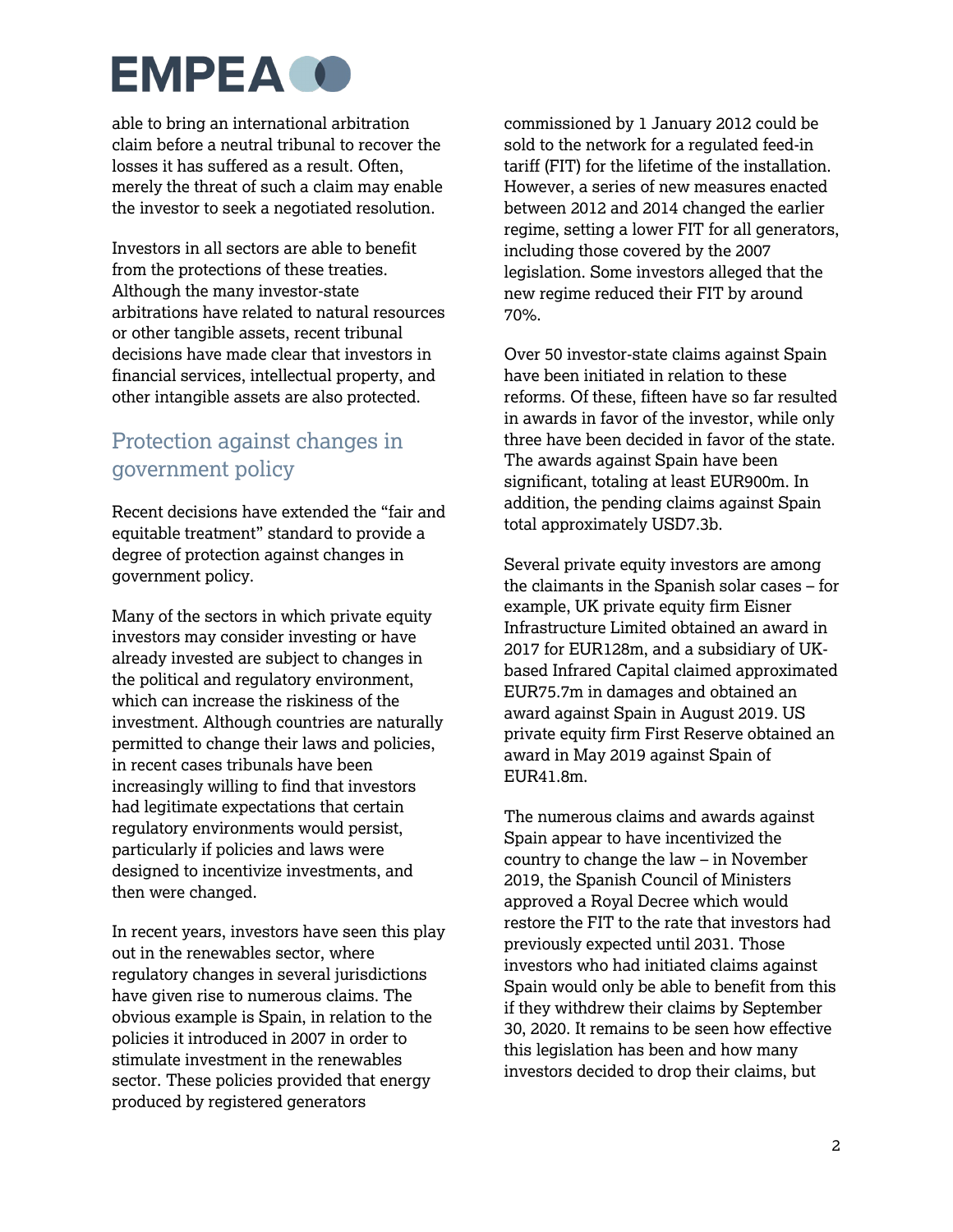## **EMPEA O**

several new claims have been initiated against Spain since the Royal Decree.

#### How can investors obtain treaty protection?

In order to benefit from the protection of an investment treaty, an investor needs to show that it has a qualifying investment. Some treaties define investment more broadly than others, but typically an investment needs to involve (i) a contribution of money or assets; (ii) be of a certain duration; and (iii) involve an element of risk. Most treaties allow investments to be held directly or indirectly, and so the structure of private equity holdings may allow for a choice of multiple investment treaties. Otherwise, obtaining the benefits of a treaty may be as simple as structuring the investment through a holding company in a jurisdiction which has a treaty with the host state. Clearly, private equity investors have numerous considerations when structuring an investment – not least tax efficiency - but it is worth adding investment treaties to the list. Some jurisdictions which are commonly used for holding investments are also signatories to numerous investment treaties, such as the Netherlands (party to over 80 treaties) and Luxembourg (over 70 treaties). On the other hand, certain offshore jurisdictions may not be the best choices for treaty protections. For example, the Cayman Islands is not a party to any investment treaties and has the benefits of only three of the United Kingdom's BITs extended to it.

However, it is important to seek legal advice at the structuring stage because the terms of potential treaties must be examined carefully and some treaties contain more stringent requirements for investments. Additionally, some treaties include defenses for host countries such as a "denial of benefits" provision, which permits host states to deny the benefits of a treaty to claimants which

have no substantial business activities in the jurisdiction and are owned or controlled by a party in a third country, thus ruling out protections for shell companies.

#### Arbitration

Many states are, to a greater or lesser extent, concerned to avoid investor-state arbitrations and the damage these may cause to investor sentiment. Therefore, it is common for the implicit threat of arbitration to be used as leverage to try to resolve investment disputes. If that fails, then most treaties require that once a notice of dispute is filed then the investor and state must engage in discussions to seek a resolution. The ultimate option is the commencement of arbitration proceedings.

Arbitration has the benefit of being a neutral process that is independent of national courts. Typically, each side appoints their own choice of arbitrator, and the two partyappointed arbitrators select a third.

Investor-state arbitration can be a lengthy and expensive process, typically taking three to four years to complete. However, in recent years, there has been a growing availability of third-party funding that can enable investors to pursue arbitration without incurring cost. Typically, third-party funders pay the claimant's costs in return for receiving a multiple of those costs back if the case succeeds and proceeds are recovered from the state respondent. Alternatively, sometimes the funder may receive a percentage of any proceeds up to a cap. Anecdotal evidence suggests that the majority of new investor-state arbitrations now have third-party funding.

#### Case Studies